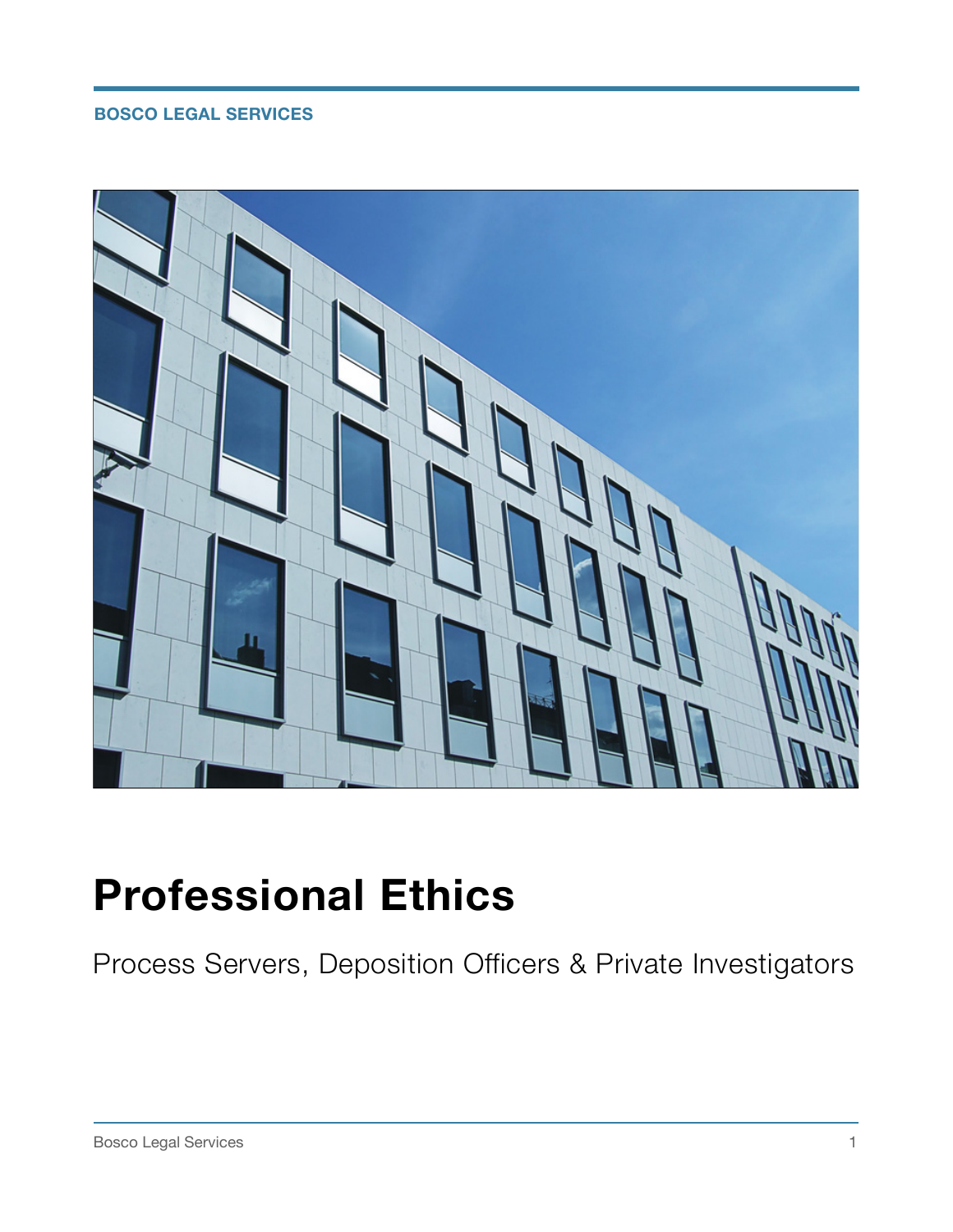### INTRODUCTION

Many times there are legal or ethical concerns that come into play when dealing in the legal realm. Here we delineate different issues and concerns that one must be aware of when dealing within several different areas of litigation support services including process service, acting as a deposition officer, and investigations. We will broach the professional ethics of each, primarily focused on the individual roles in the state of California.

We will start with process servers.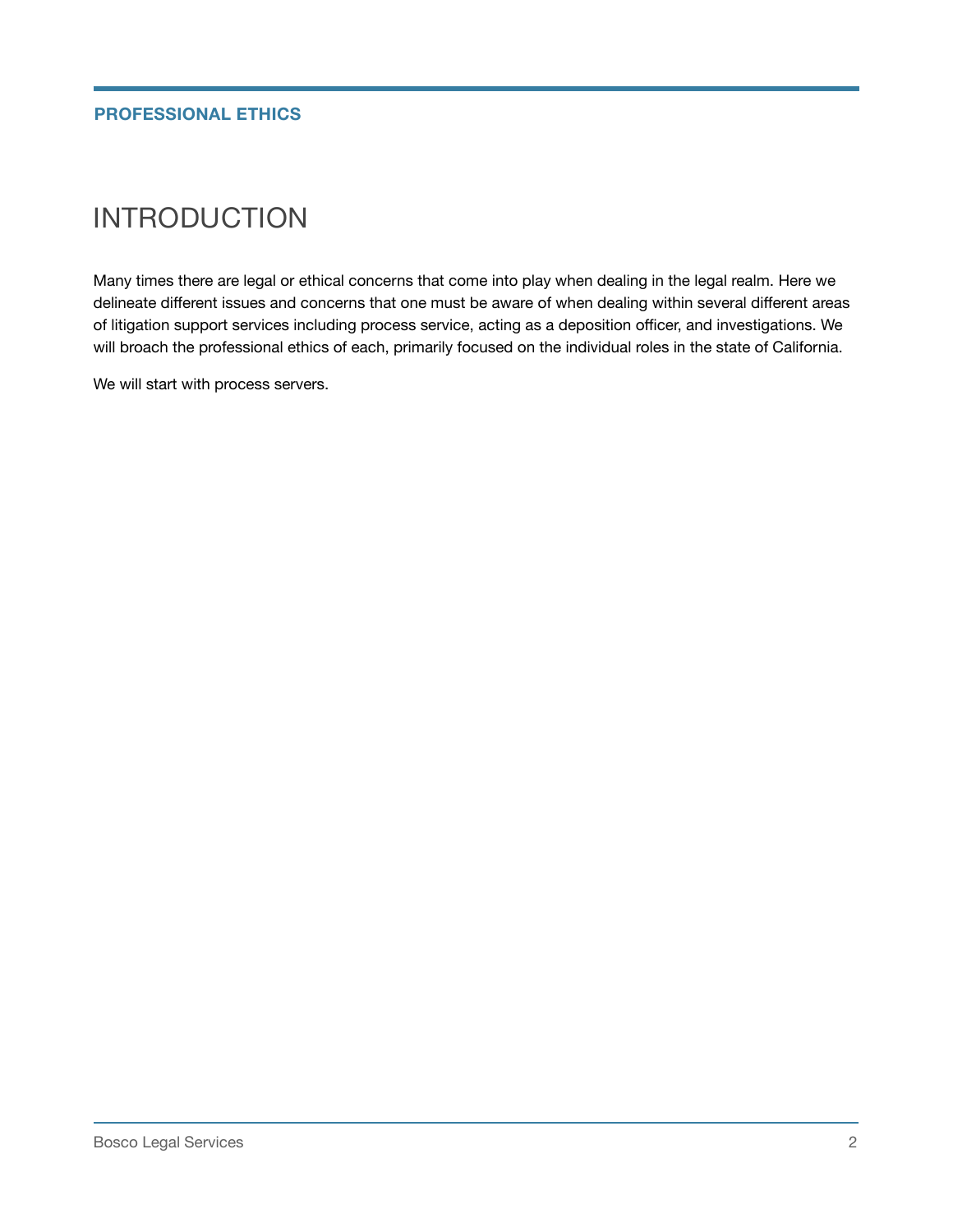#### **PROFESSIONAL ETHICS**

## PROCESS SERVERS

In California, a process server is not required to be licensed, but must be registered through a county if the server is serving legal documents more than ten times in a year or is receiving compensation for services. Licensed private investigators and their employees are among those exempted from registration.

#### **Process Server Requirements and the Codification of Ethics**

Bus. & Prof. Code §22350 requires that all process servers who serve process for compensation--and also any corporation or partnership that derives compensation for service of process within California--be registered with the county clerk in the county where he or she resides or has a principal place of business. Process servers are required to follow a strict code of conduct and ethics. The requirements to retain the process server registration are as follows: the server must reside in California for a year before applying for registration; the server must be at least 18 years of age; the server is required to pay a \$2,000 bond or cash deposit to be used against any misconduct in service. In certain cases, licensed private investigators are exempt from having to register. However, if a private investigator has not registered as a process server, they are unable to serve any documents that are specifically required by code to be served by a registered process server.<sup>1</sup> A person cannot become a process server if that person has been convicted of a felony, unless the person has been acquitted of that crime or presumed rehabilitated by a governmental official.

Professional organizations within the process serving industry have moved towards establishing expectations of professional conduct. These expectations can become codes of ethics for the respective organizations. The goals can vary by organization but they often similarly reflect the professionalization of the industry.

#### **General Features of Ethical Codes**

Often times when an organization sets a code of ethics they will feature many, if not all, of the following principles. A process server has the ethical responsibility to give fast and efficient service to the client while acting in a professional manner and following all laws and any parameters set up in the contract for service. If any conflict presents itself that prevents the service of process from being prompt and legal, the server should notify any and all parties involved of the delay or inability to perform said service. Additionally, in order to perform the service within the legal bounds, the process server has an obligation to obtain the proper education and training involved with the surrounding laws and the best practices for service of process. Finally, the process server shall quickly provide all the proper parties with the proof of service once the

<sup>1</sup> http://www.pfiserves.com/rules/california.htm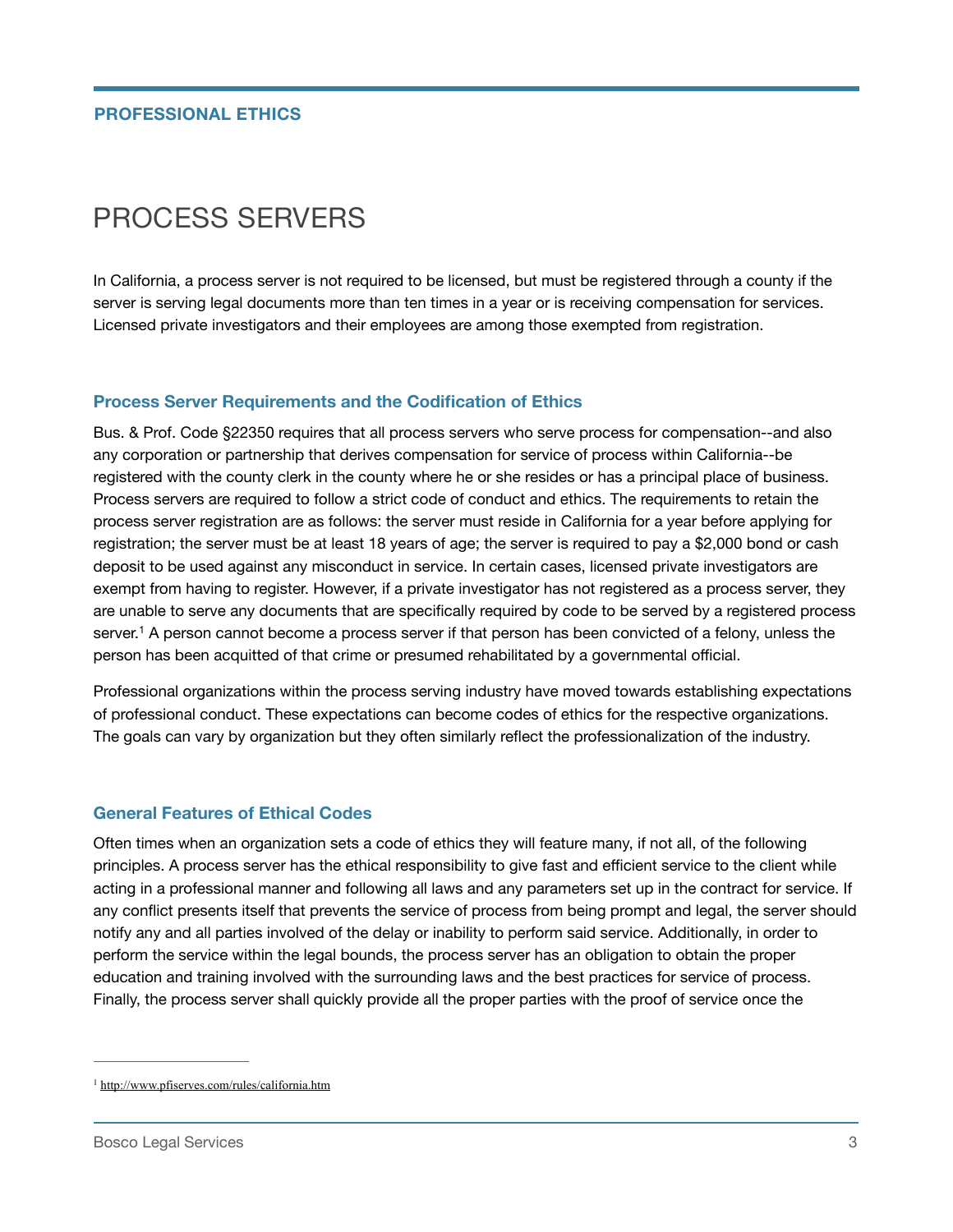"[S]ervice cannot be avoided by denying service and moving away without consenting to take the document in hand" *-In Re: Ball*



relevant documents have been served, and, in the case of the inability to serve, the reason and information regarding the situation.

Such best practices set out to achieve professionalism and proper presentation of a process server while at the same time create the most optimal situation under which there is minimal conflict and prompt service. This includes following the law and protecting the rights of the server and the client.

#### **Within the Framework of Proper Service**

There are scenarios in which personal service is not possible. Courts have adjudicated many such scenarios to provide a guide towards the proper, ethical service of process when personal service is not possible.

There are several common queries about certain rules within the process service law that are not explicitly outlined in the law. Many people, whether in the process service industry or simply involved in legal issues, question whether the recipient has the legal right to refuse to accept service. Service is considered valid as long as the following 3 criteria are met: the server is within normal speaking distance of the person being served, the server must inform the person being served that they are being served and the general nature of the documents, the server must leave the documents with the person being served or in a place where the person served has reasonable access to them. The courts have rejected the notion that one can reject service of process.<sup>2</sup>

<sup>&</sup>lt;sup>2</sup> In Re: Ball (2 Ca. App. 2d 578), the server talked to the defendant who refused to take the papers. The server then dropped the papers at the defendant's feet. The court held it was a valid service and said "We take it that when men are within easy speaking distance of each other and facts occur that would convince a reasonable man that personal service of a legal document is being attempted, service cannot be avoided by denying service and moving away without consenting to take the document in hand."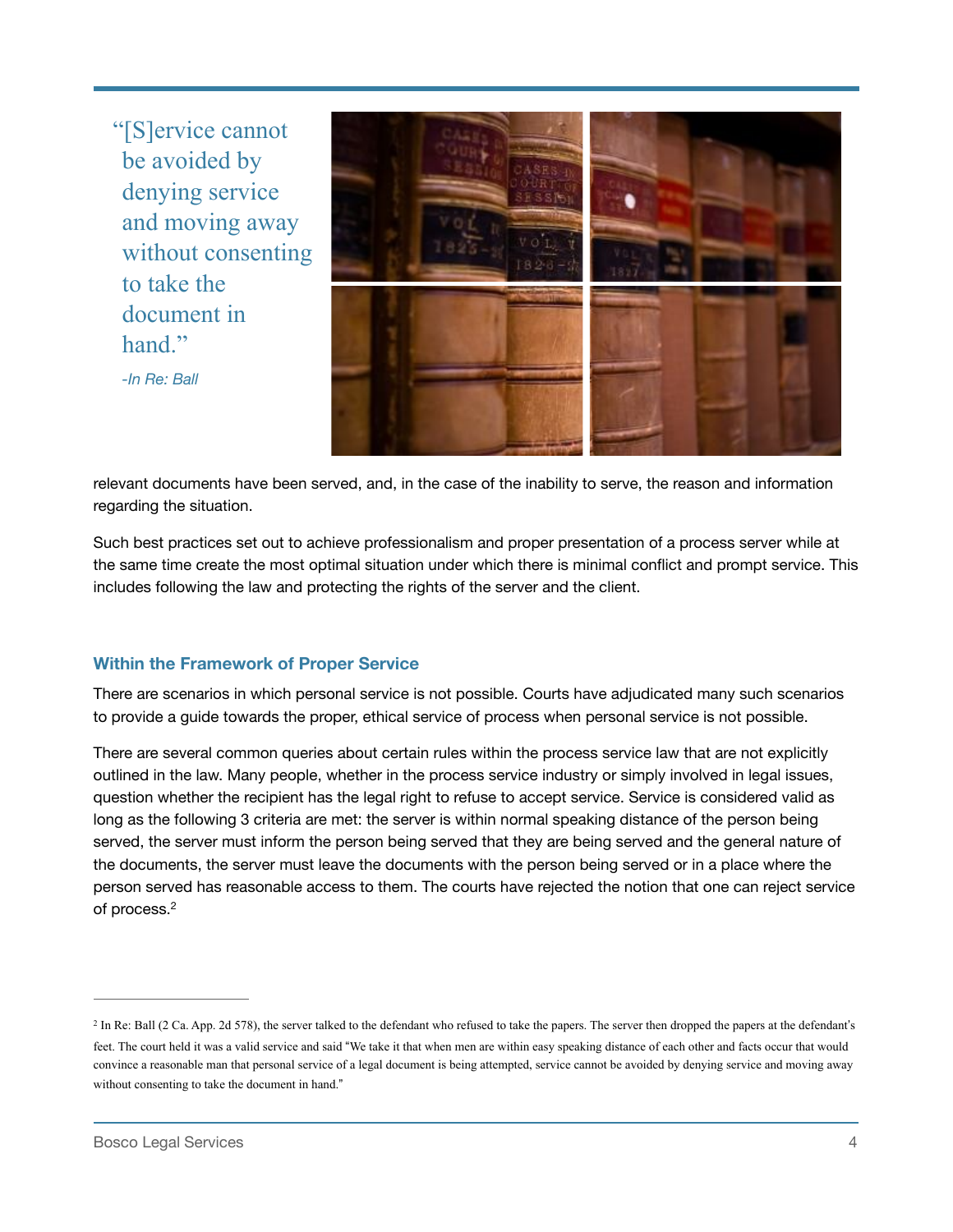#### **PROFESSIONAL ETHICS**

In another example, a receptionist may be served on behalf of the business or occupant of the business, even if that receptionist isn't necessarily a direct employee of the defendant.<sup>3</sup> A gate guard in private communities can be served on behalf of a resident, if the process server has made a diligent effort to serve the recipient directly to no avail, and if the gate guard denies access to the home. In *Bein v. Brechtel,* the court ruled that since the appellants had authorized the guard to control access to them and their residence, the gate guard could be considered a competent member of the household and the person apparently in charge.<sup>4</sup>

In the case of Ramos vs. Homeward Residential, Inc., a process server was hired to serve the mortgage servicing company. A woman in charge of the Irvine branch of the mortgage company was handed the documents and subsequently informed the server that she was unable to accept them. The server then proceeded to mail the documents to the Irvine branch of the company. The envelope was addressed to the company but it did not include the name of the registered agent on another individual who was authorized to accept service on behalf of the company. The judge ruled that it was Ramos's responsibility to prove proper service of process and because of the incorrect mailing, the judge ruled that "Ramos did not provide the trial court with any evidence identifying the person to whom the summons and complaint was delivered in Irvine or other evidence from which it might be inferred…. [and the] record does not support Ramos's contention that no agent for service of process was provided to the Secretary of State," the judge concluded.

This is important because it is the responsibility of the person (or firm) to procure a process server who is educated in the legal implications involved with correct service of process. In this same way, law firms have an ethical obligation to hire a process server who knows what they are doing.

Recently, a process service company in Alameda, CA was sued by several members of the community. The process servers were supposed to have served debt collection papers; however, many of the final proofs of service were filled with inconsistent information. One such issue that arose was a declaration of service said that a teacher was served at a certain time, a time at which he had another proof of service showing that we was somewhere else serving documents at that same time. Because there is a distinct lack of regulation in this field, unethical situations can arise.

When these rules and codes of conduct are not followed, process servers and the law firms that hire them are often times sued and held responsible.

<sup>&</sup>lt;sup>3</sup> Ludka vs. Memory (25 Cal. App. 3d 316) held that leaving the summons with the receptionist who was not even an employee of the defendant was acceptable. This was a suite of offices where a receptionist employed by the owner of the building worked in a common area and the persons renting space had their own separate offices.

<sup>&</sup>lt;sup>4</sup> Bein v. Brechtel-Jochim Group, Inc., 6 Cal. App. 4th 1387 (1992)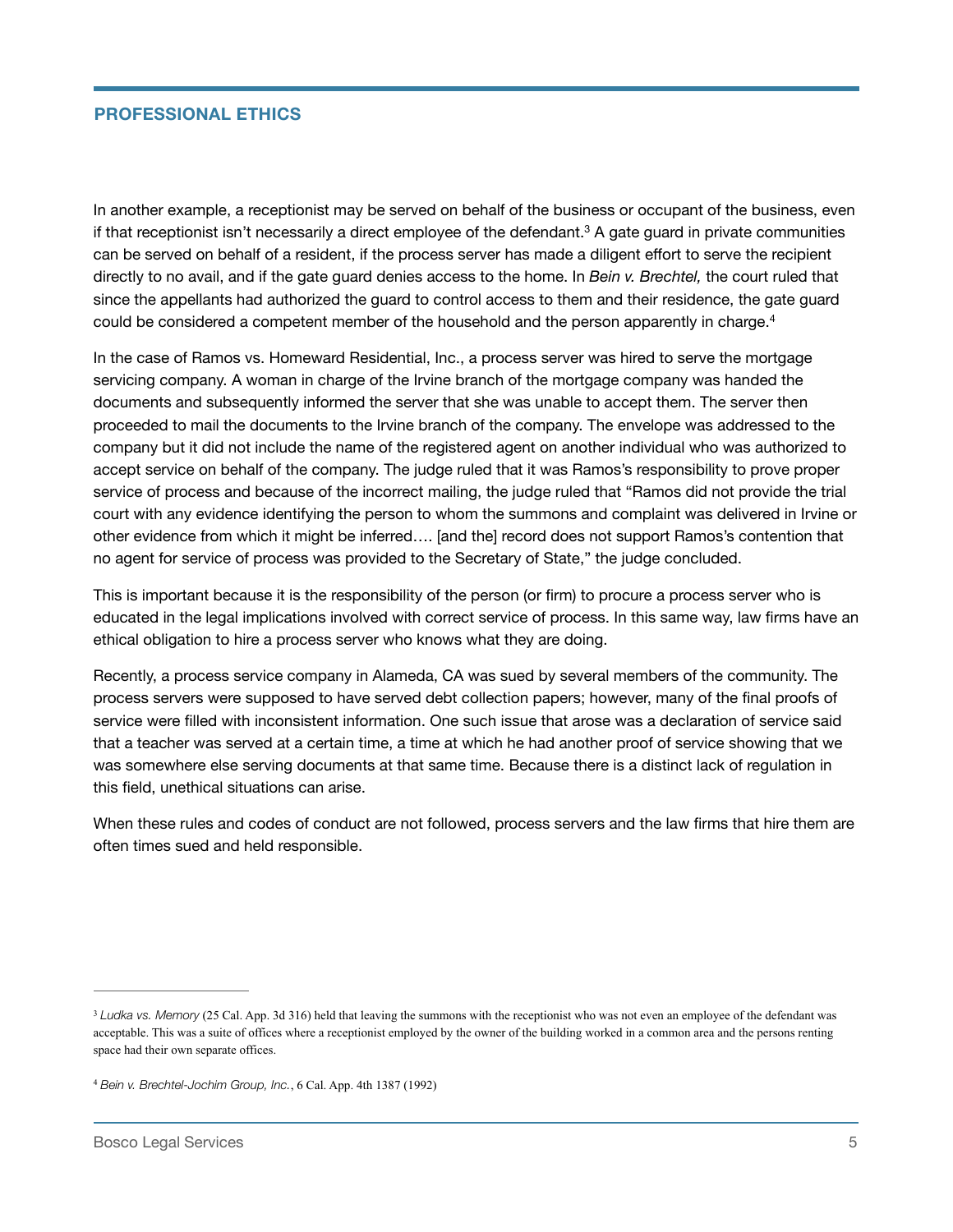### DEPOSITION OFFICERS

There are 3 methods provided for discovery by the California Discovery Act: oral testimony, written testimony secured by interrogatories, and documentary evidence by production of documents.<sup>567</sup> A deposition officer deals with evidence obtained through the production of documents and is the person or company responsible for the proper retrieval, storage and distribution of those documents. Law firms acting as their own deposition officer are one of the most common examples of where ethical guidelines are unknowingly violated. The fact is that in many circumstances, law firms cannot legally act as their own deposition officer; and in most cases, for the ethical reasons outlined in the section, law firms should not act as their own deposition officer.

Deposition officers are required by chapter 20 of Division 8 of the Business and Professions Code (commencing with §22450), to be registered as a professional photocopier or to be a person exempt from registration. Although there are some exceptions that would allow an attorney to act as a deposition officer, what many firms don't understand is that there are a litany of statutory obligations found in CCP2020.430 & 2020.40 that a deposition officer is required to follow. In addition, companies who handle and store bank, employment and or medical records are subject to various forms of government oversight, and the violation of those regulations can be severe. For example, violation of any one of the thousands of HIPPA regulations could result in a \$10,000 fine. The fact is that most law firms are not aware of and unlikely to follow all of these statutes and regulations.

Furthermore, CCP 2020.420 states that the deposition officer "shall not be financially interested in the action or a relative or employee of any attorney of the parties", so even though an attorney may be exempt from registration, he or she cannot be the deposition officer on their own case or any case where they have a financial interest. California's State Bar Rules of Professional Conduct 5-210: (Member as Witness) states that "a member of the State Bar shall not act as an advocate before a jury which will hear testimony from a member except under specific circumstances". By acting as their own deposition officer an attorney runs the risk of being called to testify as to the authenticity of records and thus violate this ethical standard.

<sup>&</sup>lt;sup>5</sup> Oral testimony may be obtained by way of deposition. (C.C.P. §§2025.010 -2025.340 [oral deposition in California]; 2026.010 - 2027.010 [outside of California], 2035.010 - 203 6.0 50 [perpetuation of testimony or preservation of evidence before filing action and pending appeal].)

Written testimony may be secured by way of interrogatories (C.C.P.§§2030.010 - 2030.090[special interrogatories]; 2033.710-2033.740[form 6 interrogatories]) or by deposition by written questions (C.C.P. §§2028.010 - 2028.080).

Documentary evidence may be obtained by request for production of documents (C.C.P. §§2031.010 - 2031.320), a description of documents to be 7 produced attached to notice of deposition of a party (C.C.P. §2025.220(a)(4), 2025.280(a)), by a description of documents to be produced attached to a deposition subpoena (C.C.P. §§2020.020, 2020.510), or by a subpoena duces tecum (C.C.P. §§ 2020.410 - 2020.440). In addition to the request for documents, the same procedure can be used for production and inspection of land or other items of physical evidence. (C.C.P. §§2031.010 - 2031.320 [parry] 2025.510 [non-party].)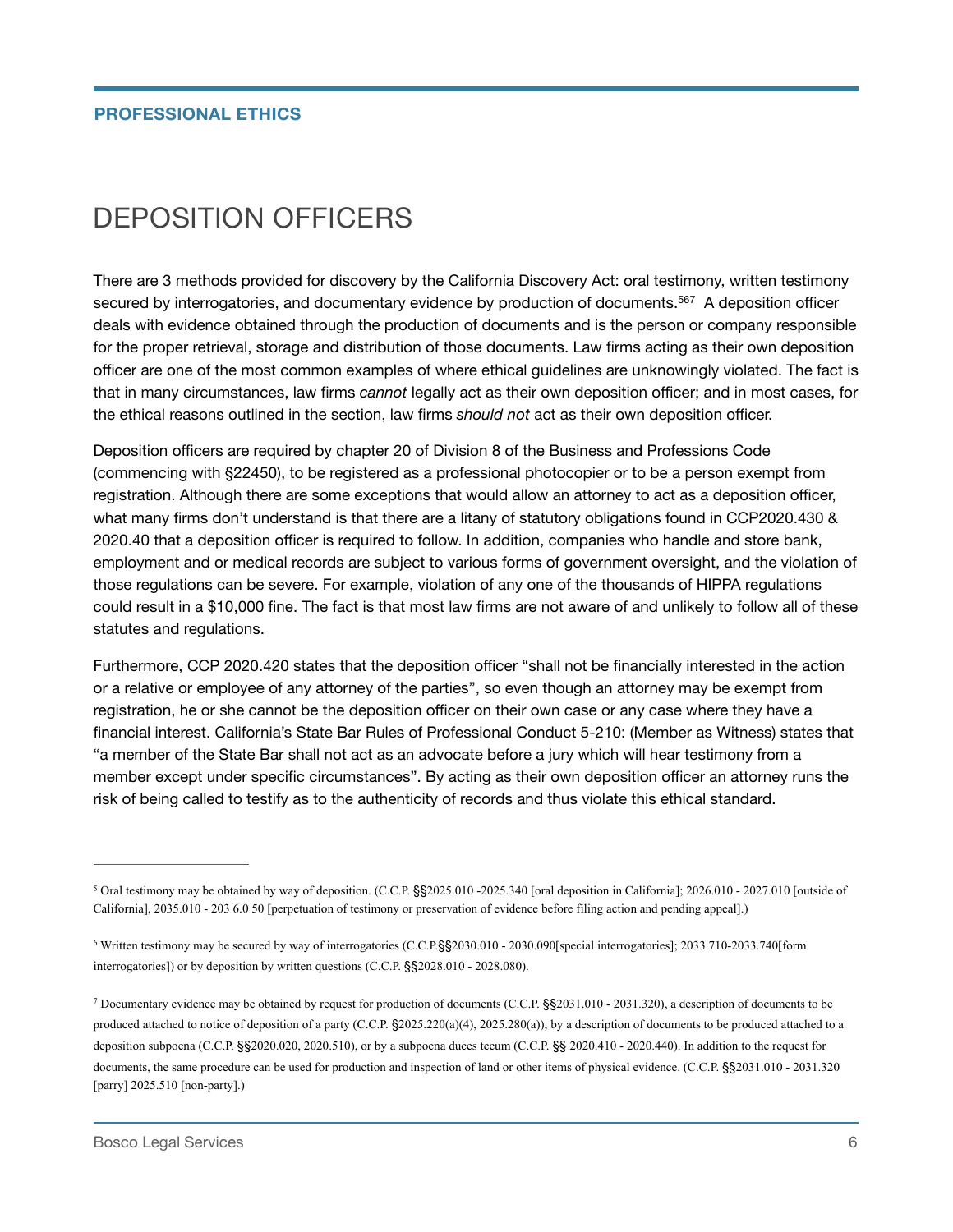It may be of interest to know, that Bosco Legal was originally founded by a private investigator and an attorney. In the early 1990's after Bosco began acting as the deposition officer for this attorney's law firm, these very issues were taken under consideration and the attorney sold his shares in the company to avoid any ethical dilemmas.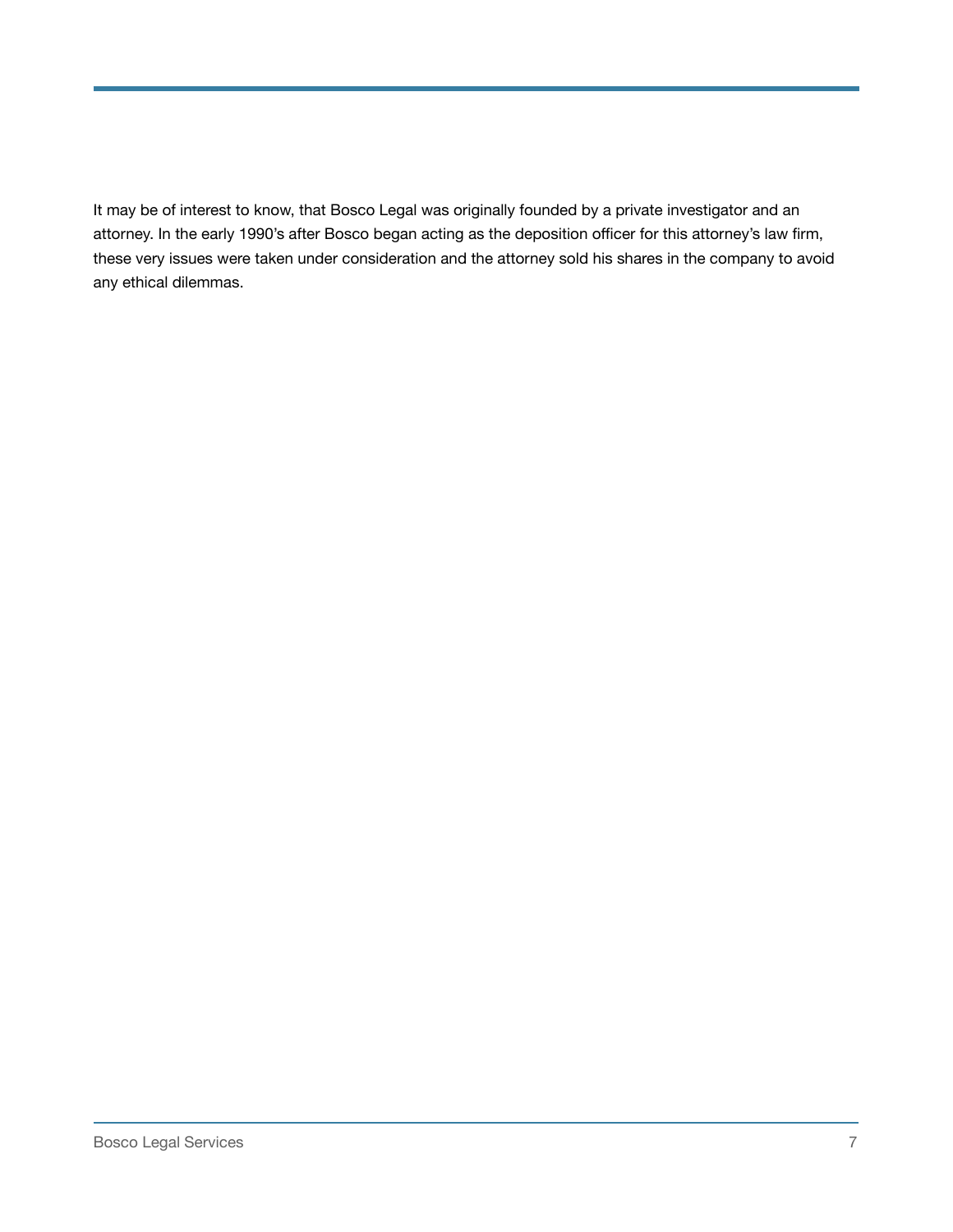### PRIVATE INVESTIGATORS

Licensed private investigators deal with many issues and concerns depending on the various investigations that they conduct, but we will focus just on ethical concerns for investigators and supervising attorneys here.

#### **Private Investigator Guidelines**

The requirements to become a private investigator in California are set out by the Private Investigator Act (Bus. & Prof. Code §§7512-73). The law prohibits investigators from gaining certain types of information under a deceptive or misleading guise. Depending on the circumstances, investigators are prohibited from misrepresenting intentions or personal identities, whether in action or by way of not affirming the misrepresentation. The private investigator's license may be revoked or suspended due to these actions. Any evidence gained during this alteration of the truth might not be held valid in the case. The victims of deceptive behavior perpetrated by the private investigator may seek damages from investigators and attorneys, including when such behavior happened during the lack of attorney supervision.<sup>8</sup>

#### **Attorney Responsibilities**

Both ABA Model Rule 5.3 and California Rule of Professional Conduct 3-110 require an attorney to adequately supervise non-attorney investigators to ensure compliance with ethical standards for attorneys. The ABA Model Rule 5.3: Responsibilities Regarding Non-Lawyer Assistant is essential to comprehend for a lawyer employing a private investigator or any other legal assistant who is not a lawyer. The partner or lawyer with authority over the firm and the direct supervisor must take a reasonable amount of precaution to ensure the private investigator or like person is compatible with the firm and the position being held, including any and all duties. Both the partner of the firm and the direct supervisor of the non-lawyer are responsible for any known misconduct taken throughout the duration of the legal assistant's employment.9

The California Rule of Professional Conduct 3-110 depicts a similar set of rules, but 3-110 concerns the competence of the lawyer in order to maintain professional conduct. According to these rules, competence means having the proper state of emotional, physical, and psychological stability in order to do the most effective job possible. Additionally, the lawyer must approach the case with the proper attentiveness and be prepared to learn any necessary information or skills. In the case that the lawyer is unable to learn a skill, a third party is to be employed to supplement any necessity.

<sup>8</sup> https://www.privacyrights.org/ar/PIs-Caragozian.htm

http://www.americanbar.org/groups/professional\_responsibility/publications/model\_rules\_of\_professional\_conduct/ <sup>9</sup> rule\_5\_3\_responsibilities\_regarding\_nonlawyer\_assistant.html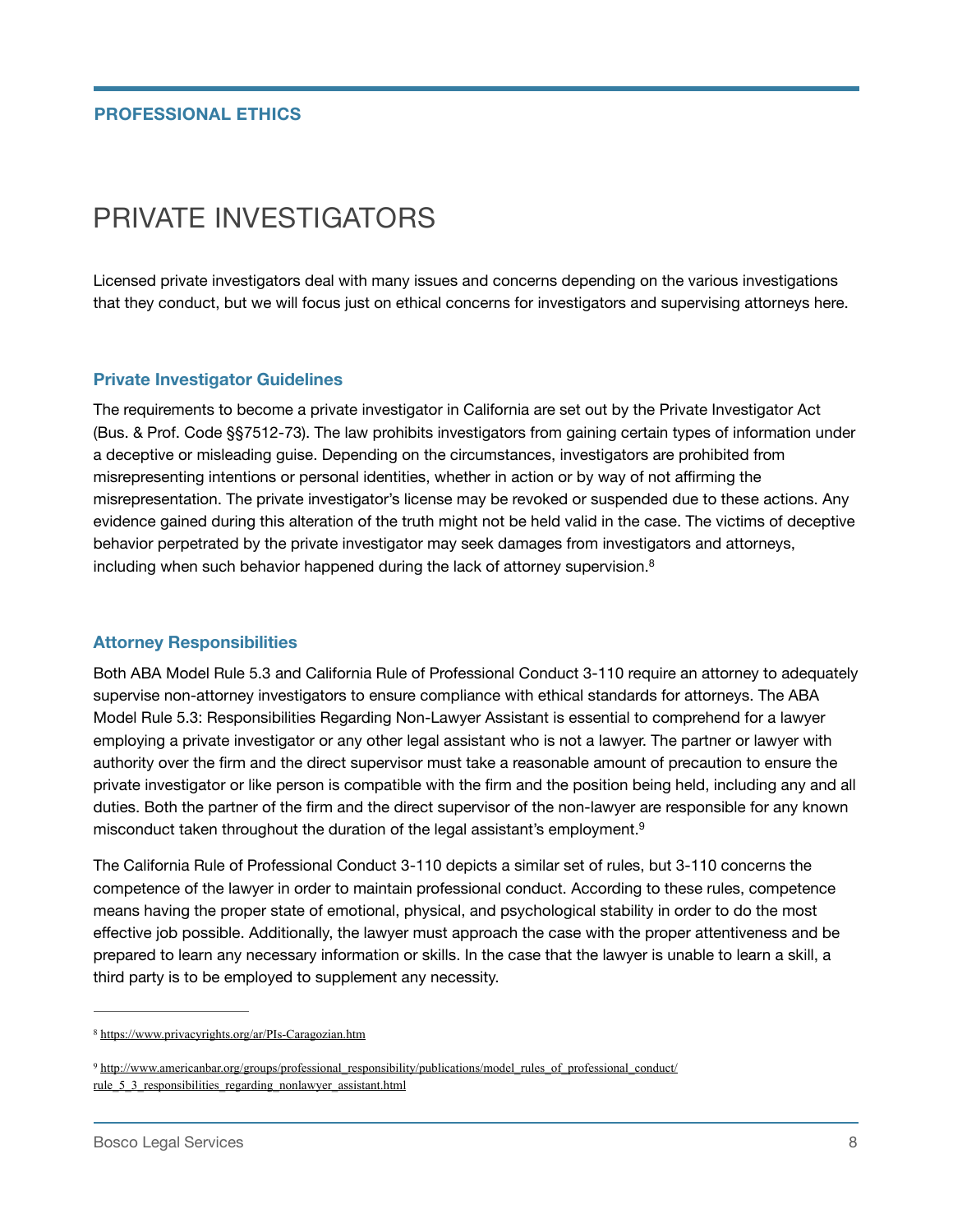#### **PROFESSIONAL ETHICS**

#### **The Issue of Pretexting**

California Penal Code §638 subjects any person who attempts to procure telephone calling records through fraud or deceit to a penalty of a \$10,000 fine and up to one year of jail time. During the course of an  $\,$ investigation, there can be many situations under which the private investigator is in a questionable legal situation regarding the way in which information is retrieved. "Pretexting" is a term used to describe the practice of obtaining information by acting in a misleading or deceitful way. In court, information that has been procured by pretexting is allowed to be used, but only under specific circumstances. Although it is the responsibility of the private investigator to know the laws and which courses of action will be the most beneficial to the accuracy of the legal process, attorneys can ultimately be required to adequately instruct the private investigator in the ethical and legal processes.<sup>10</sup>

In 1991, Stephen Slesinger sued the Walt Disney Company, alleging that Disney failed to pay certain royalties regarding rights to exploit the Winnie the Pooh series of children's stories. To assist with the lawsuit, Slesinger's legal team hired a private investigator but made no attempts at educating or supervising the investigator. Over three years, the investigator took thousands of confidential pages belonging to Disney, some of which were obtained by trespassing and breaking into buildings. Slesinger's attorneys did not keep reports of the documents received from the investigator and concealed the activities from Disney and the court. Due to the illegal and deceitful manner by which the evidence was retrieved and hidden, the court dismissed Slesinger's lawsuit with prejudice.<sup>11</sup>

This lawsuit is an example of the relationship between the attorney or law firm and the investigator and how that can affect the outcome of the lawsuit. When the investigator proves to be, at best, negligent of rules and laws and, at worst, deliberately deceitful and misbehaved, there are consequences in the courtroom. In this instance, all of the evidence was deemed invalid. Additionally, the trial court further penalized this particular plaintiff due to the level of malicious intent. The lawyer and the case, as well as the investigator, faced the consequences of the lack of proper conduct during the private investigation.

It is clear that both the lawyer and the private investigator need to ensure that they are properly educated about the legal and ethical extent to which investigators are legally allowed to solicit information.

<sup>&</sup>lt;sup>10</sup> http://www.hunton.com/files/Publication/9e709c23-8a7f-4960-998d-b421ddcab530/Presentation/PublicationAttachment/ f5da5e26-558f-4487-90fd-955344067dee/Hartwell\_Compliance-Ethics-Investigations.PDF

<sup>&</sup>lt;sup>11</sup> Stephen Slesinger, Inc. v. Walt Disney Co., (2007) 155 Cal. App. 4th 736